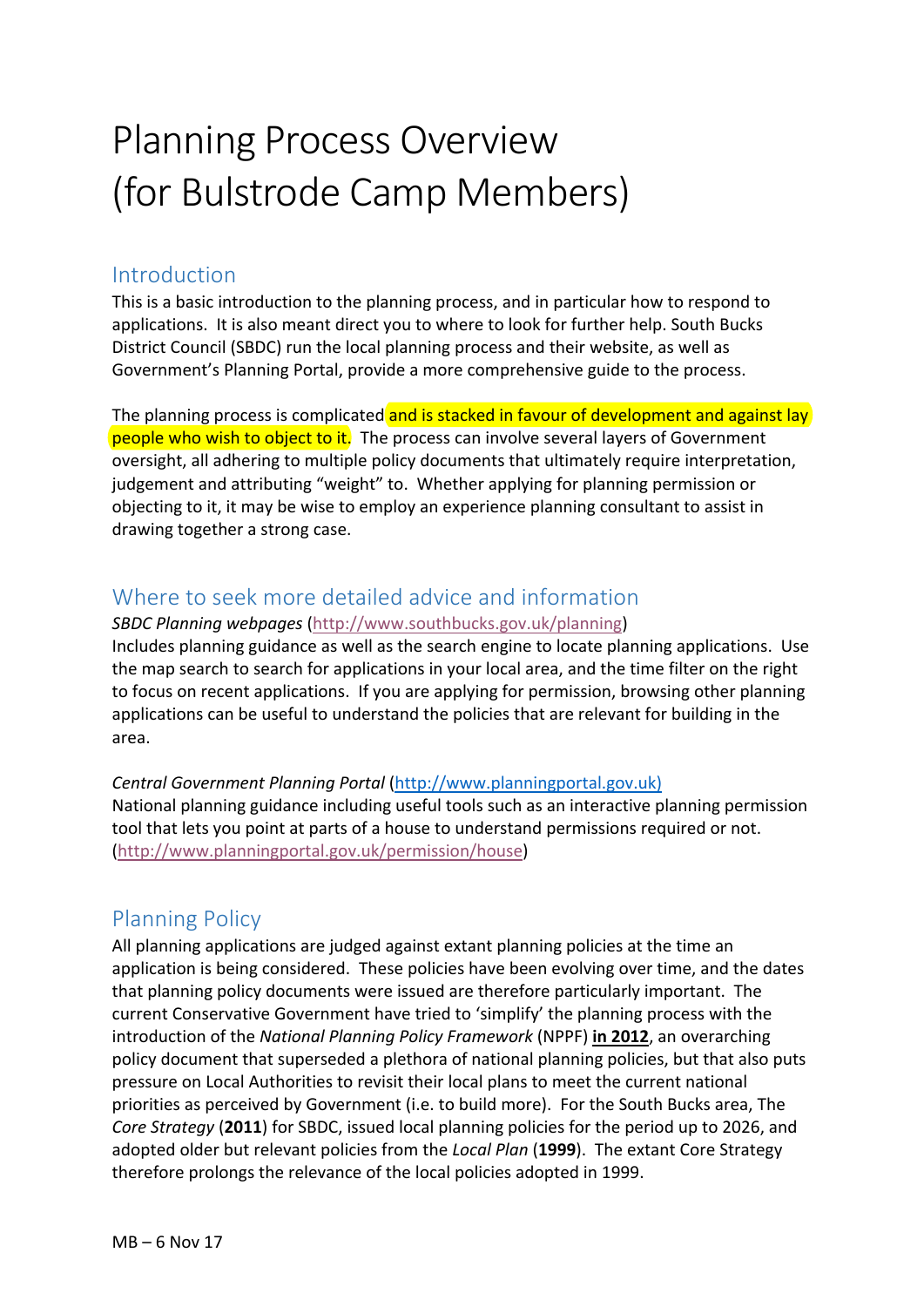Whilst developers and their consultants might try to claim that older but extant policies are out of date, they have in fact stood the test of time, particularly important when looking to protect heritage and character of neighbourhoods.

The NPPF requires local plans that are consistent with it as well as accepted national planning priorities. Currently, the NPPF, Core Strategy (2011) and adopted policies from the Local Plan (1999) are broadly consistent despite developers regularly trying to prove otherwise for their own purposes. The SBDC Core Strategy needs to be updated by 2018 to remain consistent with the NPPF, and if a new local plan has not been accepted by the Planning Inspectorate by then, planning authorities and Planning Inspectors will judge applications against the NPPF only. Locally adopted policies, such as that protecting the character of Bulstrode Camp (Residential Area of Exceptional Character – Local Policy H10), will therefore cease to be protective. \*\*

Chiltern DC (CDC) attempted to update their Local Plans recently but these were thrown out by the Planning Inspectorate. SBDC and CDC therefore joined forces to more effectively revisit their plans, and to better coordinate development across the districts for the period 2014-2036. This process is looking at all aspects of planning policy, the identification of areas for development potential and increased housing density, but also including the retesting of Green Belt zones against Green Belt criteria to free up development space. A public consultation seeking thoughts on their approach closed on 14 March 2016, but further consultation will take place once a draft Local Plan has been written.

Much of the SBDC planning website is replete with information about the development of a new Local Plan, and obfuscates the planning process for current planning applications.

### Key Policy Documents

National Planning Policy Framework (NPPF) (2012) https://www.gov.uk/government/uploads/system/uploads/attachment\_data/file/6077/211 6950.pdf

Core Strategy (adopted 2011) List of saved and superseded policies from the Local Plan (2011) South Bucks District Local Plan (adopted 1999) http://www.southbucks.gov.uk/planning/developmentplan

SBDC Residential Development Design Guide (2008) http://www.southbucks.gov.uk/planning/spds/residesign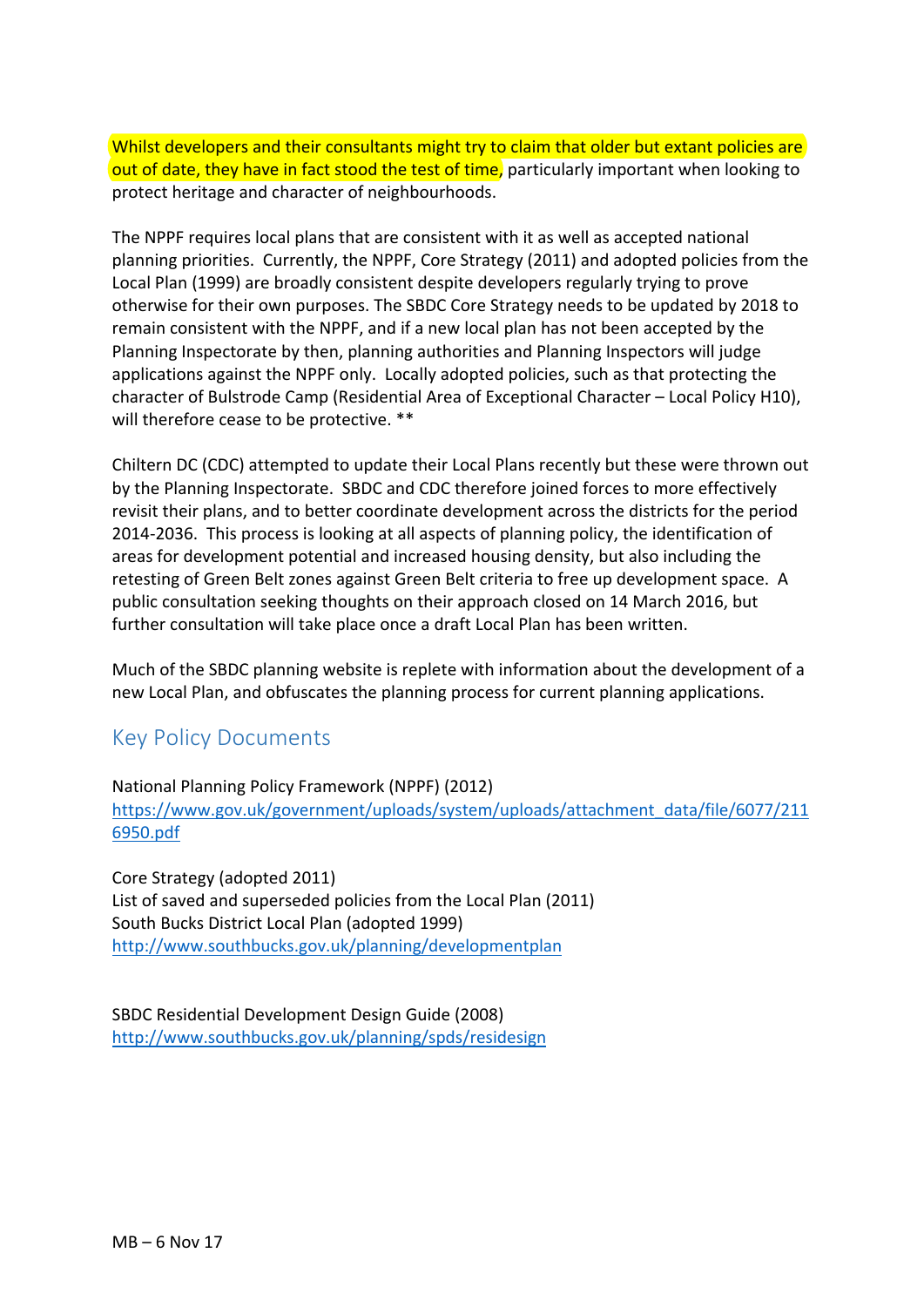# The Planning Process

The block diagram below summarises the planning process. It is an overview, but provides the key steps. Planning applications (if required for permission<sup>1</sup>) are initially made to SBDC who administer the approval process.



### Planning Application Process Summary

### South Bucks District Council

### *SBDC Planning Process*

- 1. The SBDC planning process is targeted to complete in 8 weeks, including any referral to Planning Committee for approval.
- 2. Planning Officers will often (but not always) have been consulted by applicants (preapp advice) before applications are submitted to iron out Planning Officer objections.
- 3. Statutory public consultation is a 3 week window starting approx one week after applications are received by SBDC, although this timeframe can be interpreted depending on delays along the way. Significant changes to drawings partway through consultation can extend the public consultation period, but a request to the Planning Department might be needed.
- 4. SBDC publish all submitted documents, timings, consultation dates, and decisions on the SBDC planning website.
- 5. SBDC will accept objections beyond the end of public consultation because they must consider all comments received up to the time their planning officer writes their recommendation.
- 6. The number of objections can be important in determining whether an application is referred to Planning Committee for decision, and whether the Planning Officer can decide under Delegated Authority (see section on SBDC Planning Committee below)

 

 $1$  Some developments can be done under Permitted Development rights – see the Central Government Planning Portal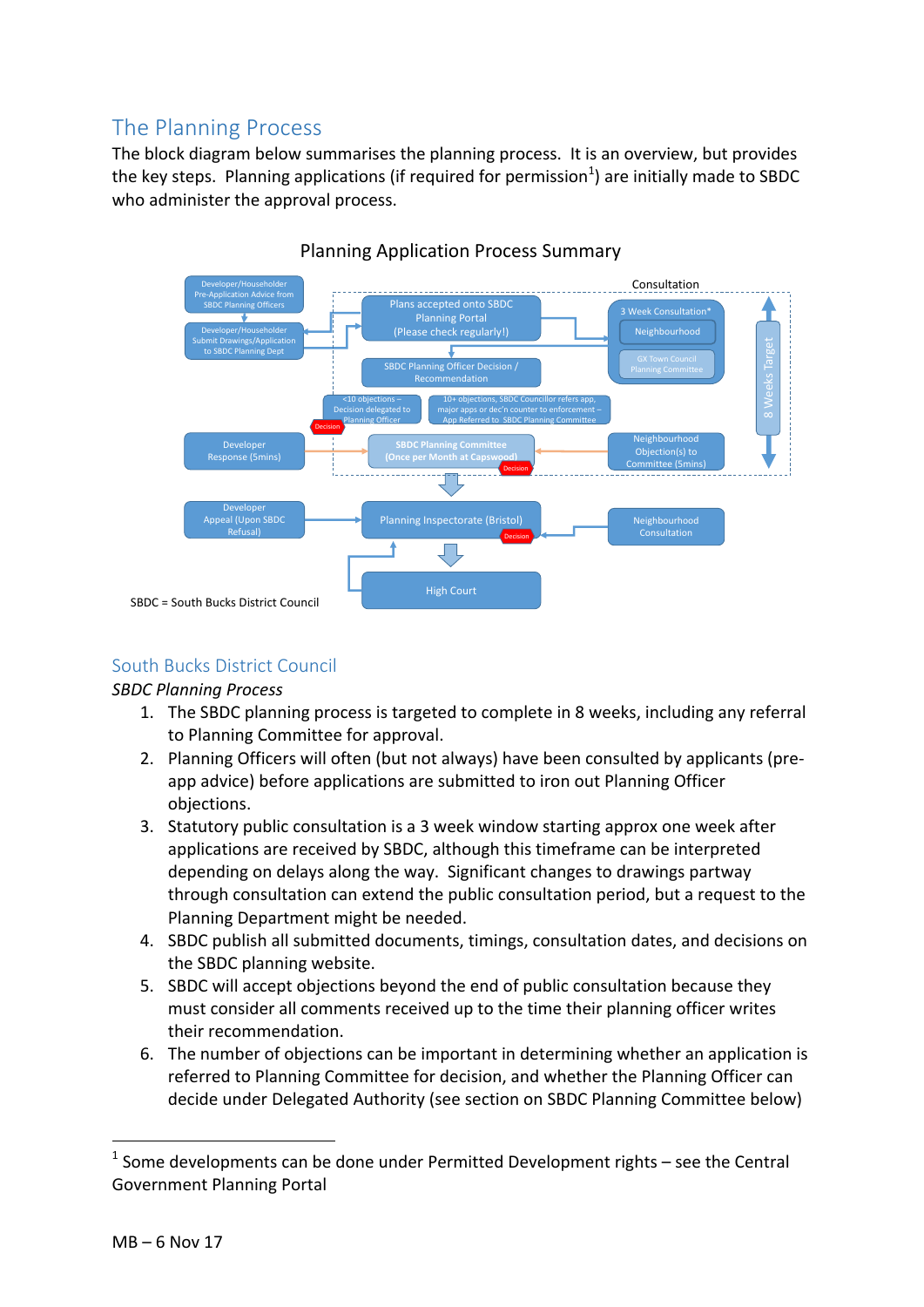- 7. Generally, 10 objections will be needed for automatic referral to the Planning Committee. If neighbours plan to object to a development, they should always seek to ensure that 9 others also do so, or there is a strong risk that the application is determined by the Planning Officer.
- 8. Note:
	- a. Objections should be as specific as possible but do not need to be all encompassing to be registered. Even a directed single paragraph emailed to the planning@southbucks.gov.uk email address with the planning reference number and address of the objector, is sufficient as a counted objection.
	- b. Only one objection per household
	- c. Anyone can object, even those living further away, as long as they have reason to do so
	- d. The Bulstrode Camp Association/Board have decided collectively not to get involved in planning issues, but individual board members may be willing to object, especially to protect the character of the road. Please contact Elaine or Sue
- 9. For minor developments, the SBDC Planning Officers are able to write up their recommendation/decision immediately after the end of public consultation, but will do so only if no objections were forthcoming during the public consultation period.
- 10. If Planning Officers recommend refusal, applicants tend to (but not always) withdraw their application as the Planning Committee tend to follow an Officer's refusal.
- 11. Planning Officers write up their recommendations about 1 week before the Planning Committee meeting, and publish this on the planning application page.

### *SBDC Planning Department*

All correspondence including objections, queries, requests for Committee representations contact details: planning@southbucks.gov.uk. Make sure that the SBDC planning application reference is included on all correspondence.

#### *SBDC Planning Officers (public officers)*

For simple planning cases, planning officers can decide the outcome under Delegated Authority. This is the case for most applications. Officers will issue a decision notice with their rationale on the SBDC planning website.

For complex cases, planning officers make recommendations to the Planning Committee for their consideration.

#### *SBDC Planning Committee (elected District Councillors)*

An application will only be considered by the Planning Committee if:

- SBDC is the applicant
- A District Councillor has referred it to the Planning Committee
- $\bullet$  It is a major application with 1 or more objections
- $\bullet$  It is a minor application with 10 or more objections

The SBDC Planning Committee meets approx. once per month, and the schedule and issued agenda, supporting documents, planning officer recommendations, and minutes are available at: http://sbdc-

spider2.southbucks.gov.uk/democracy/ieListMeetings.aspx?CId=114&Year=0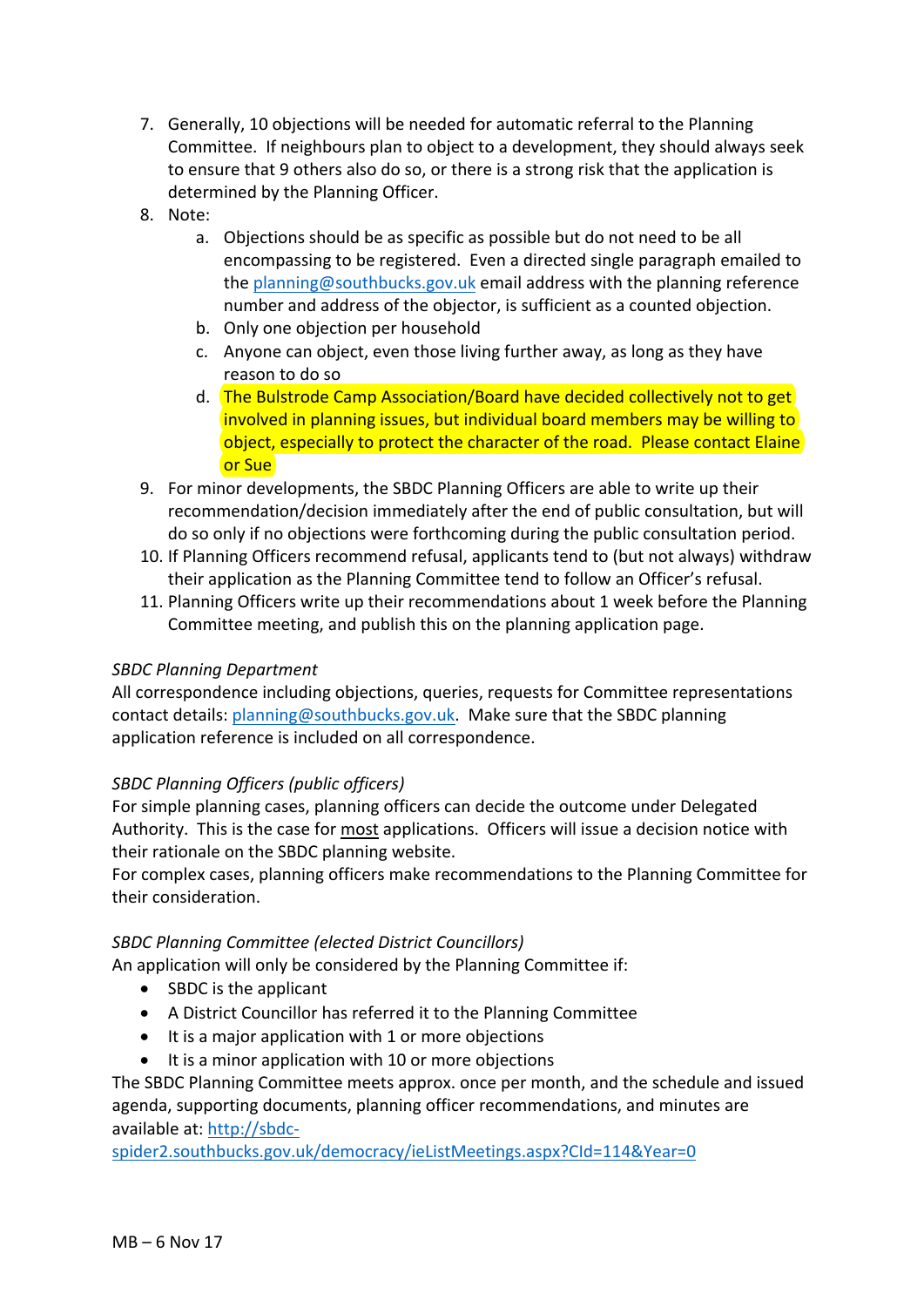Public representations to the Planning Committee meeting are only allowed if a request has been formally registered with the SBDC Planning Officer or Department. Objectors are allowed a total of 5 minutes (timed) to object to an application, and the applicant is allowed 5 minutes (timed) to respond.

The Planning Committee need supported statements of objection rather than emotional appeals - particularly factual arguments quoting the most relevant extant local and national planning policies. The Committee must support any refusal with reference to planning policies, although if they approve, they need only refer to the Planning Officers recommendation. The process is therefore inherently pro-development.

Planning Committee members are sometimes wary of refusing marginally unacceptable planning applications because of the cost to SBDC if applicants take their case to Appeal with the Planning Inspectorate (SBDC Planning Department need to champion the Committee's refusal). This is particularly the case when SBDC planning officers have recommended approval but the Planning Committee would be going against the officer's recommendation. There are, however, several instances around Bulstrode Camp where planning officer's recommendations have been overlooked in favour of Planning Committee refusal, and their decision subsequently upheld even at Appeal to Planning Inspectorate.

Note: GX Town Council - GXTC have a Planning Committee too that meets approx twice per month on Monday evenings. This body has no authority, but its recommendations are considered by planning officers as part of their recommendations and included in their report to the Planning Committee. It is considered a single objector when SBDC planning officers count objections. As a public body, GXTC Planning Meetings are open to the public to air objections (5mins per application)

### Planning Inspectorate (Right of Appeal to Secretary of State) - PINS

- 1. If applications are refused by SBDC, applicants have up to 6 months (householders have 12 weeks) to register an appeal to the Planning Inspectorate in Bristol (Secretary of State).
- 2. Consideration by the Planning Inspectorate is targeted to report within 19 weeks of the appeal being submitted.
- 3. Applicants request one of three appeal procedures. If the PINS triage process accept the applicant's request for appeal, PINS decide which procedure is appropriate.
	- a. Written representations (non-complex) most often used
	- b. Hearing (more complex with some testing of evidence needed)
	- c. Inquiry (complex needing questioning and presentation by advocates)
- 4. Further public comment is allowed to answer the applicant's case of appeal. Objectors can submit supplementary objections to PINS via the Planning Inspectorate website using the PINS reference number.
- 5. The applicant gets the opportunity to answer any additional objections, but not using new information.
- 6. A site visit can be requested by either the applicant or the objectors, but must be done in writing. No comment can be made to the Planning Inspector except to draw attention to physical aspects. No reference may be made to anything else (policies, statements etc)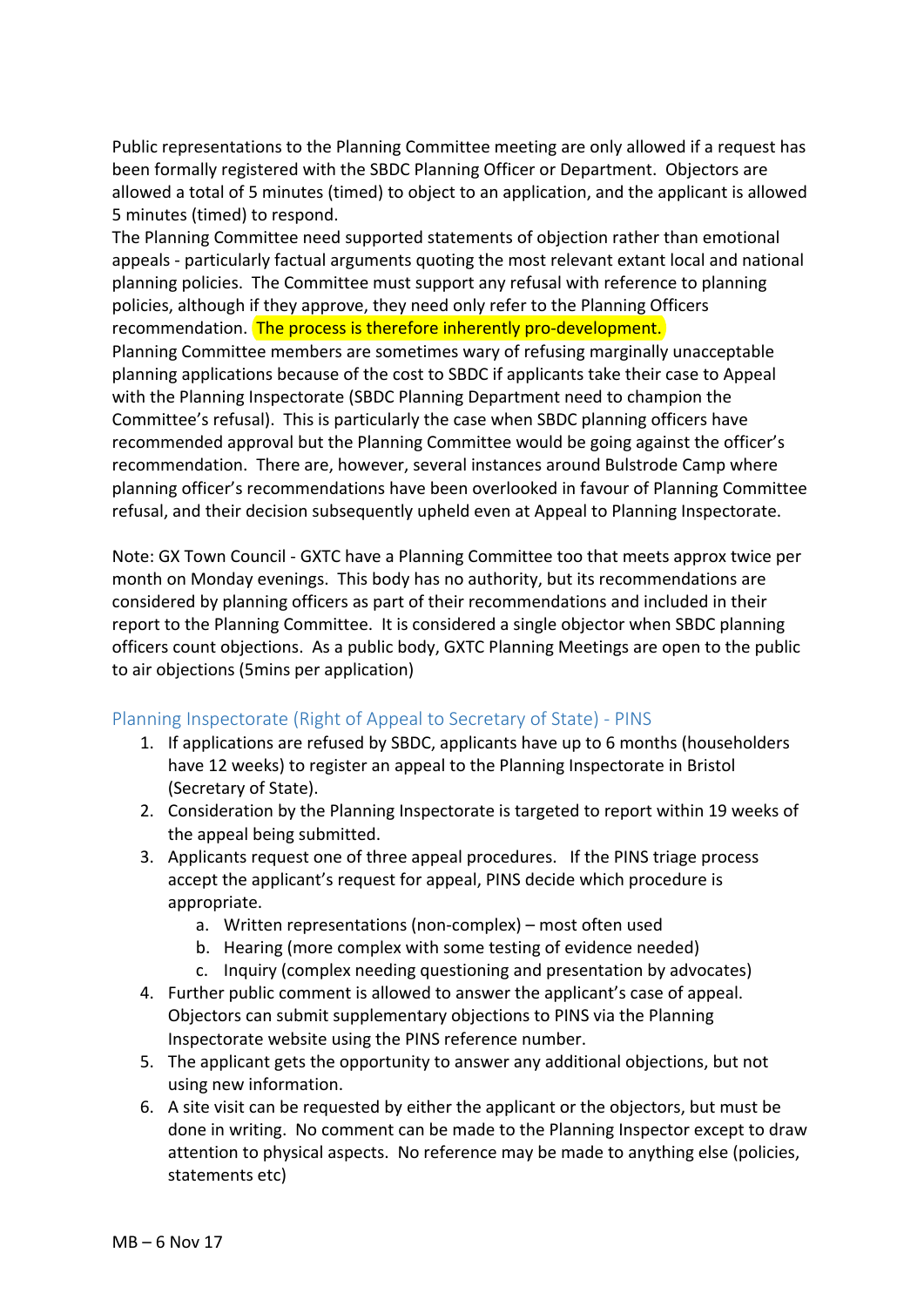7. Planning Inspector's can sometime take several months to finalise their report. They have several cases running in parallel.

Applicants request for appeal needs to lay out a clear case for appeal. This is the applicant's only opportunity to submit clarification (e.g. drawings, photos or statements not previously submitted in their original application to SBDC).

Notification of the appeal is run through the SBDC Planning Department who should inform all original objectors of the application that an appeal has been lodged (with new PINS reference number). SBDC publish the applicant's appeal documents on the SBDC planning website alongside the original planning application submissions.

SBDC provide PINS with a copy of the original application documents, as well as all original objections. SBDC then submit their defence of their Planning Committee's decision.

Once the appeal is accepted, there is a defined timetable for applicants and objectors. It is advisable for objectors to submit a supplementary objection that takes into account the applicant's case for appeal.

A Planning Inspector's decision / report is final and binding.

#### High Court

If the Planning Inspectorate has upheld an SBDC Planning Committee's decision, then applicants could still decide to seek High Court review of the Planning Inspector's decision, but then only if they believe the process has been flawed in some way. This generally has a poor success rate for applicants and is rarely sought due to high costs. Only for large scale or high value developments do applicants follow this route, and the High Court will generally just require that the appeal be reconsidered.

### FAQs

Q. Where can I see submitted planning applications?

A. On the SBDC planning webpages: http://www.southbucks.gov.uk/viewplanning

Q. Which are the most relevant saved local policies for developments to the Bulstrode Camp area?

A. The most relevant saved local policy aims to protect Residential Areas of Exception Character (RAECs). Local Policy  $H10 -$  Residential Areas of Exception Character is the relevant policy, but H10 in turn refers/links to other policies that are important in maintaining a preserved character, namely :

- EP3 The Use, Design and Layout of Development
- EP5 Sunlight and Daylight
- H<sub>9</sub> Residential Layout and Design
- H10 Residential Areas of Exceptional Character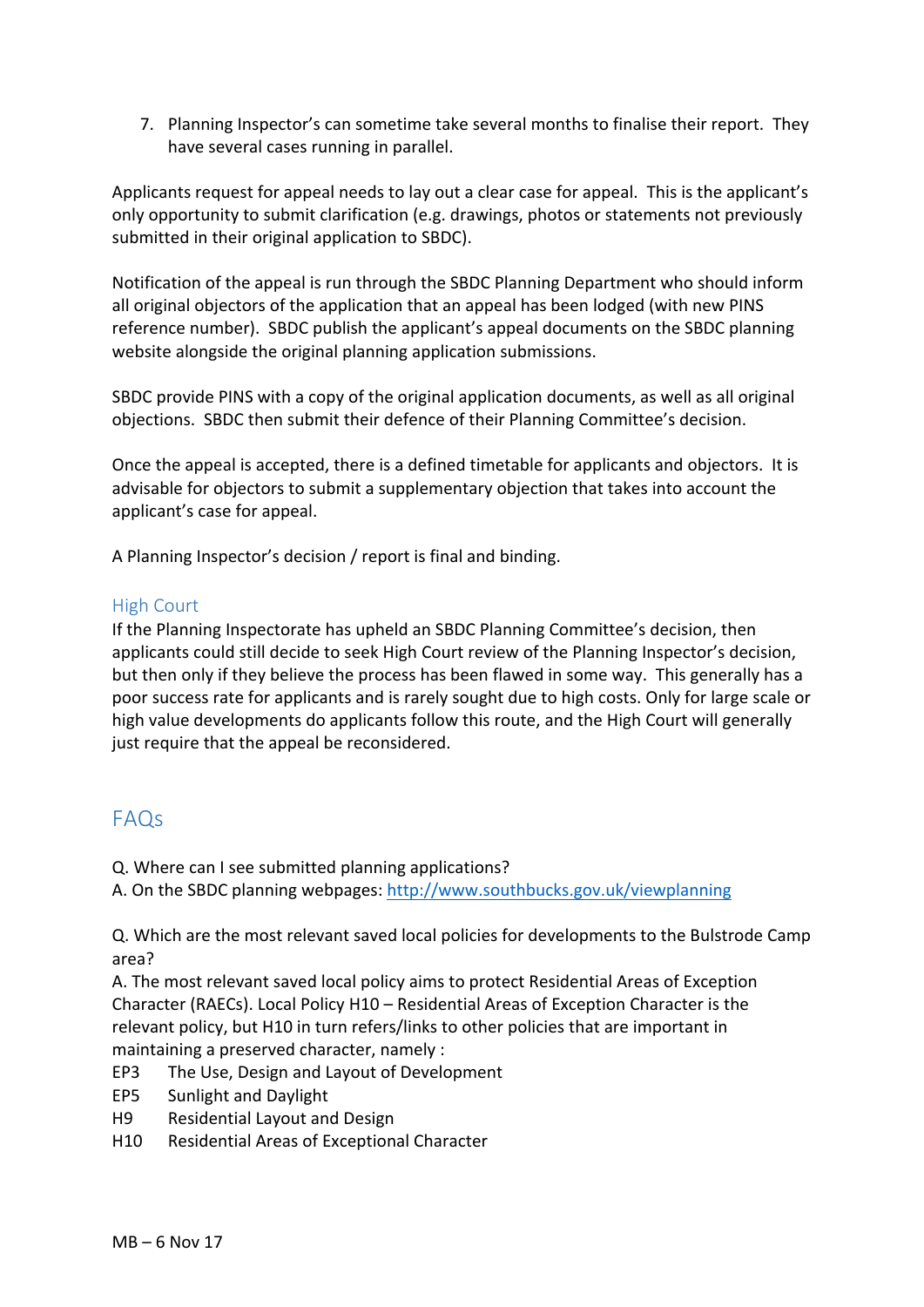The whole of Bulstrode Camp estate lies in a designated RAEC, although so does Windsor Road which has changed markedly over the past 2 decades, and developers have been tempted to test the interpretation of H10 especially in order to increase housing density. \*\* GXTC, and SBDC Councillors are particularly keen to ensure that the updated Local Plan contains strong protection for RAECs, Conservation Areas, and Green Belt.

#### Q. Where can I read the extant Local Policies?

A. The extant policies can be found within the edited Local Plan (adopted 1999) (see section on Key Policy Documents). Policies that were replaced by the Core Strategy (2011) have been striked out. The key extant policies at the time of writing this document are attached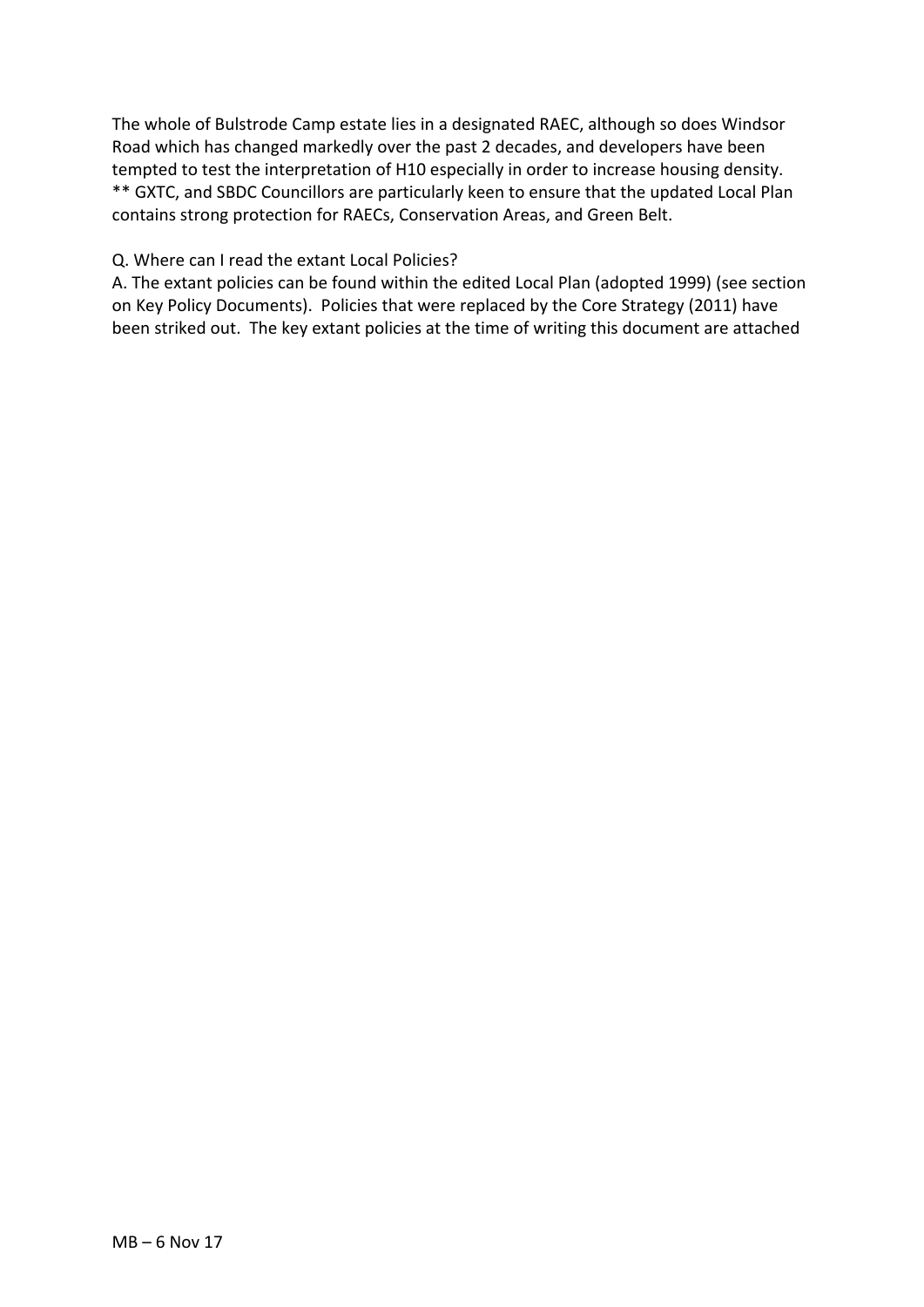### **POLICY EP3 - THE USE, DESIGN AND LAYOUT OF DEVELOPMENT**

**Development will only be permitted where its scale, layout, siting, height, design, external materials and use are compatible with the character and amenities of the site itself, adjoining development and the locality in general. Poor designs which are out of scale or character with their surroundings will not be permitted.** 

**In assessing proposals, the Council will have regard to:-**

#### **(a) Scale of Development**

**Development should be in scale with surrounding development, including any buildings which are to be retained on the site, and should not adversely affect the character or amenities of any nearby properties or the locality in general.** 

**The retention and provision of space between buildings should respect the scale of spaces in the locality.** 

**(b) Layout of Development and Siting of Buildings** 

**The layout of development and the siting of buildings should make positive use of the intrinsic qualities and features of the site including its topography, landscaping, water features, and views into or out of the site.** 

**The siting of buildings should not adversely affect the character or amenities of any nearby properties or the locality in general.** 

**The layout should not be dominated by large areas set aside for parking, servicing or access, and where extensive space is required for such activities, it should be subdivided by landscaping.** 

**The layout of new development should, where possible, create attractive groupings of buildings and spaces between buildings.** 

#### **(c) Height of Development**

**The Council will seek the inclusion of works of art in major developments.** 

**The height of new development should respect the height of surrounding development, including any buildings on the site which are to be retained, and the height of buildings in the locality generally.** 

**Proposed extensions to existing buildings should reflect the height of those buildings.** 

#### **(d) Building Form, Design and Fenestration**

**Buildings should be of a form and design which would respect and harmonise with surrounding properties, including any buildings on the site which are to be retained, and with buildings in the locality in general.** 

**Proposed extensions to existing buildings should reflect the form and design of those buildings.** 

**The fenestration of extensions to existing buildings should respect the fenestration of those existing buildings.** 

**The fenestration of buildings should safeguard against the loss of privacy to residential properties by reason of overlooking.** 

#### **(e) Materials**

**The external materials to be used in new developments should be of a type and quality which harmonise with the materials of surrounding development including any existing buildings on the site which are to be retained. Where an existing building is to be extended, the extension should usually be constructed in materials to match the existing building as closely as possible.**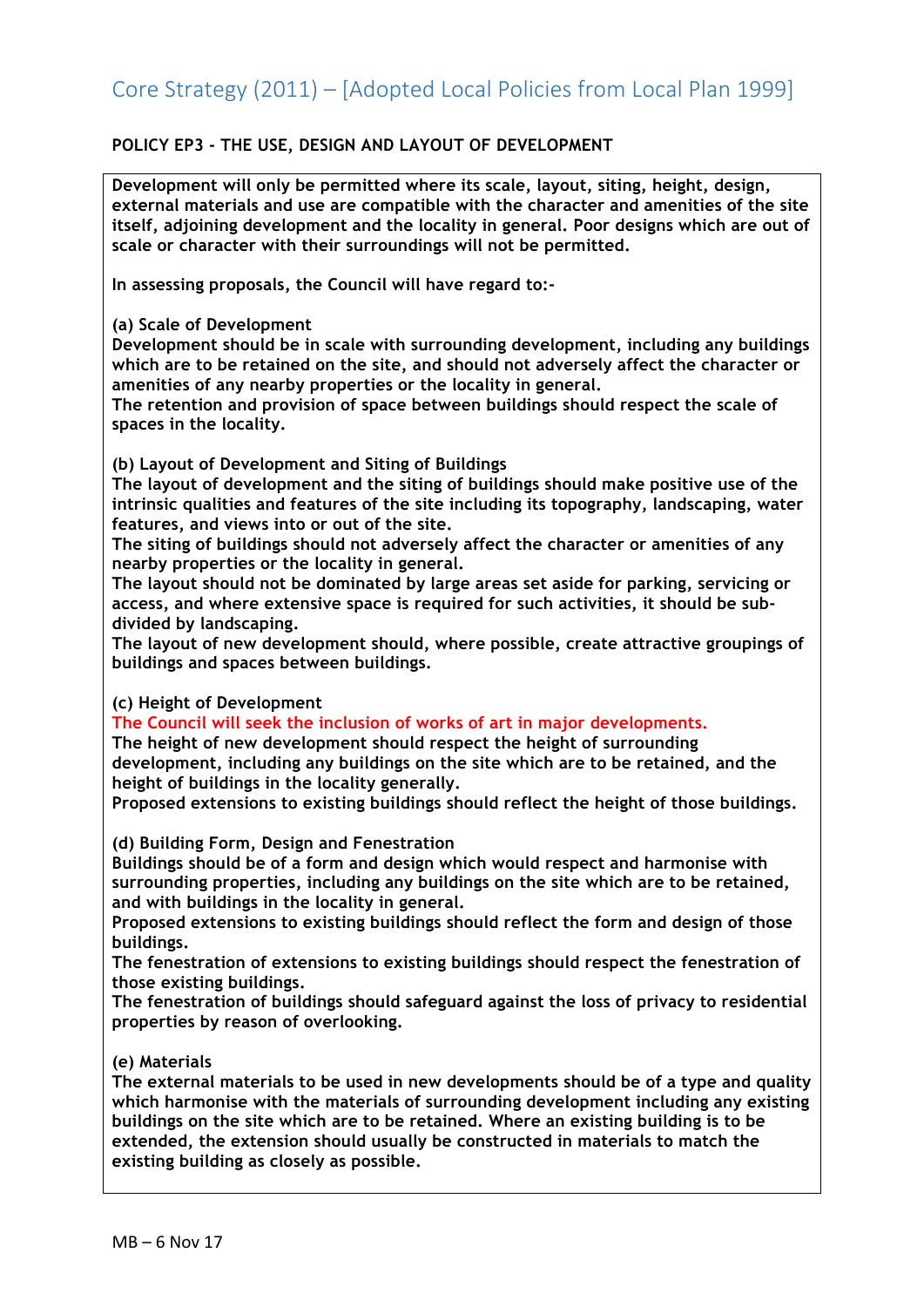#### **(f) Use of Land and Buildings**

**The use of land and buildings should be compatible with the uses of adjacent land and buildings and with the character and amenities of the locality in general. Permission will not be granted for uses which would be, or which would have the potential to be, detrimental to the character and amenities of nearby properties or the locality in general by reason of noise, vibration, smell, pollution, disturbance, visual intrusion, loss of privacy, the impact of traffic, or other nuisance.** 

**The scale of a proposed use should be compatible with and not adversely affect the character or amenities of neighbouring properties or the locality in general. Where permission is granted, conditions may be imposed in order to minimise to an acceptable level the impact on adjacent uses.** 

#### **Explanation**

6.12 The Council wishes to ensure that developments are of a high standard of layout and design. Development should make the best use of features of the development site, and respect adjoining development and the locality in general.

6.13 The opportunities for development in the District are very limited, principally as a result of policies of strategic restraint and especially those relating to the Green Belt. Accordingly the pressure for development will be concentrated in those areas where, in principle, development is acceptable. It is important that development is compatible with the character and amenities of the site itself, adjoining development and the locality in general, and the Council will therefore judge all applications against the criteria listed in the policy.

6.14 The criteria listed in the policy do not generally require that the design or layout of development should be identical to existing surrounding development. Indeed such an approach could stifle innovation or produce an uninteresting environment. It is nevertheless important that development respects the character and amenities of buildings and spaces on and adjacent to the site and in the locality.

6.15 New development should respect the scale of surrounding development and not appear unduly prominent or obtrusive in the street scene or when viewed from adjoining properties. The height of buildings should also be in keeping with any surrounding development and not appear incongruous. Siting and layout of buildings should relate satisfactorily not only to any surrounding buildings, but should also take advantage of any existing topographical or natural features on the site, including existing trees and vegetation. The topography of a site, for example, should be utilised where possible to minimise the impact of new development. Existing natural or built features, such as trees, water features, walls or walled gardens, can be utilised to provide some element of screening or to enhance the visual appearance of the development.

6.16 Buildings will be required to be of a form, design and fenestration which would harmonise with surrounding developments; extensions will be expected to respect the existing building. Conditions will be imposed on any permission granted requiring that materials to be used for the development be approved by the planning authority, or alternatively that materials match the existing building. The re-use of materials, or the use of second-hand materials, will often be preferable and may especially be required in the case of listed buildings and Conservation Areas.

6.17 Development can have an impact upon character and amenity not only in terms of its design and layout but also in terms of its use. It is important that development does not have an unacceptable impact on adjacent properties or the locality by reason of those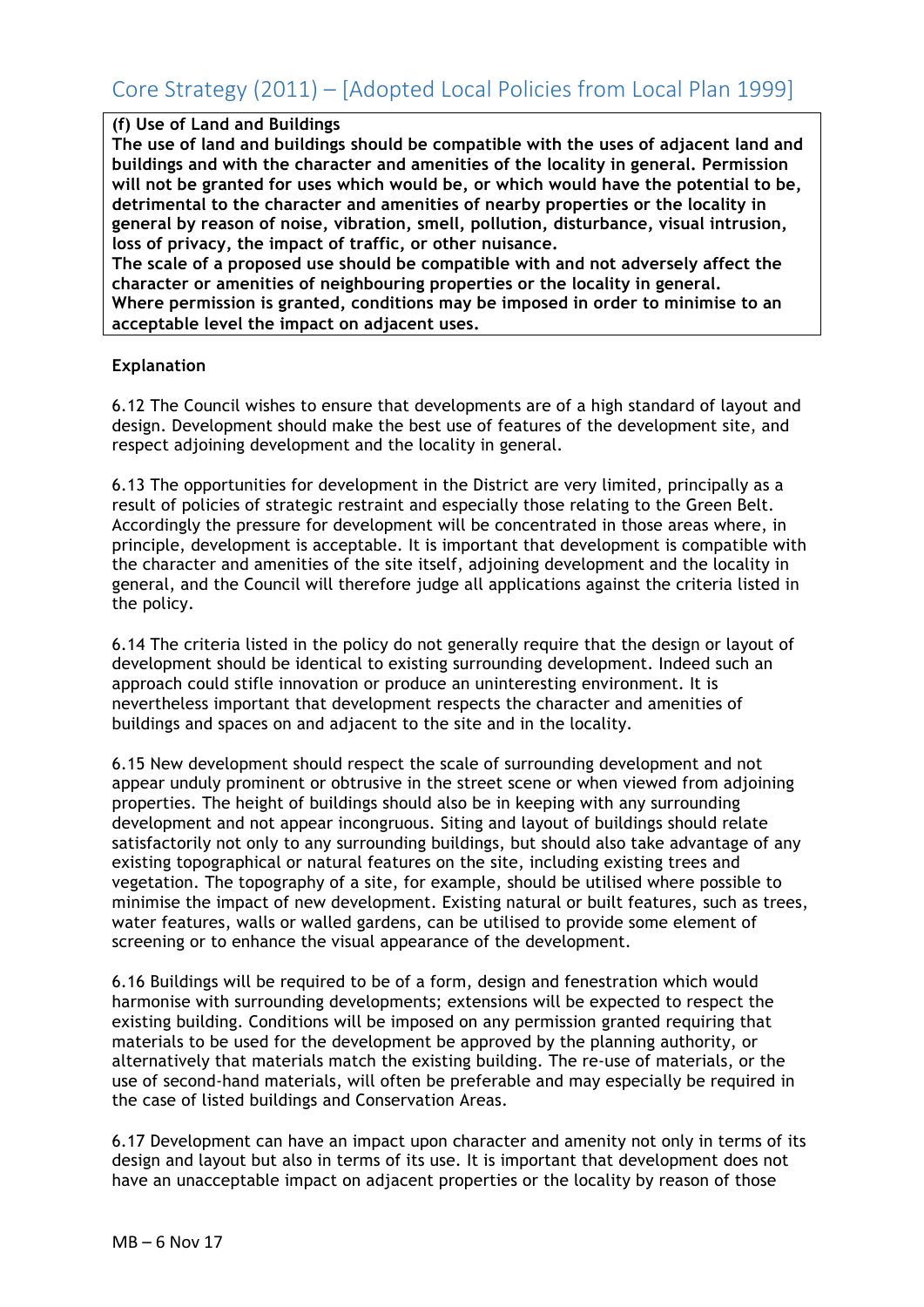matters set out in clause (f) of the policy. The Council accepts that a new use of land or buildings will often, merely by the nature of change, have some impact upon character and amenities. In this context the Council is not seeking to prevent change itself and will not refuse permission where the impact on the character and amenities would not be detrimental. In assessing whether a new use would be detrimental the Council will take account of the level and nature of the impact of the proposed use and the type of existing development adjacent to the application site. Proposals for a new use in a residential area especially must respect surrounding development as residential development is particularly sensitive to disturbance. In some circumstances it may be necessary to impose conditions in order to limit the impact of the proposed use. One such example is the imposition of strict conditions relating to proposals for food and drink establishments as set out in policy S7.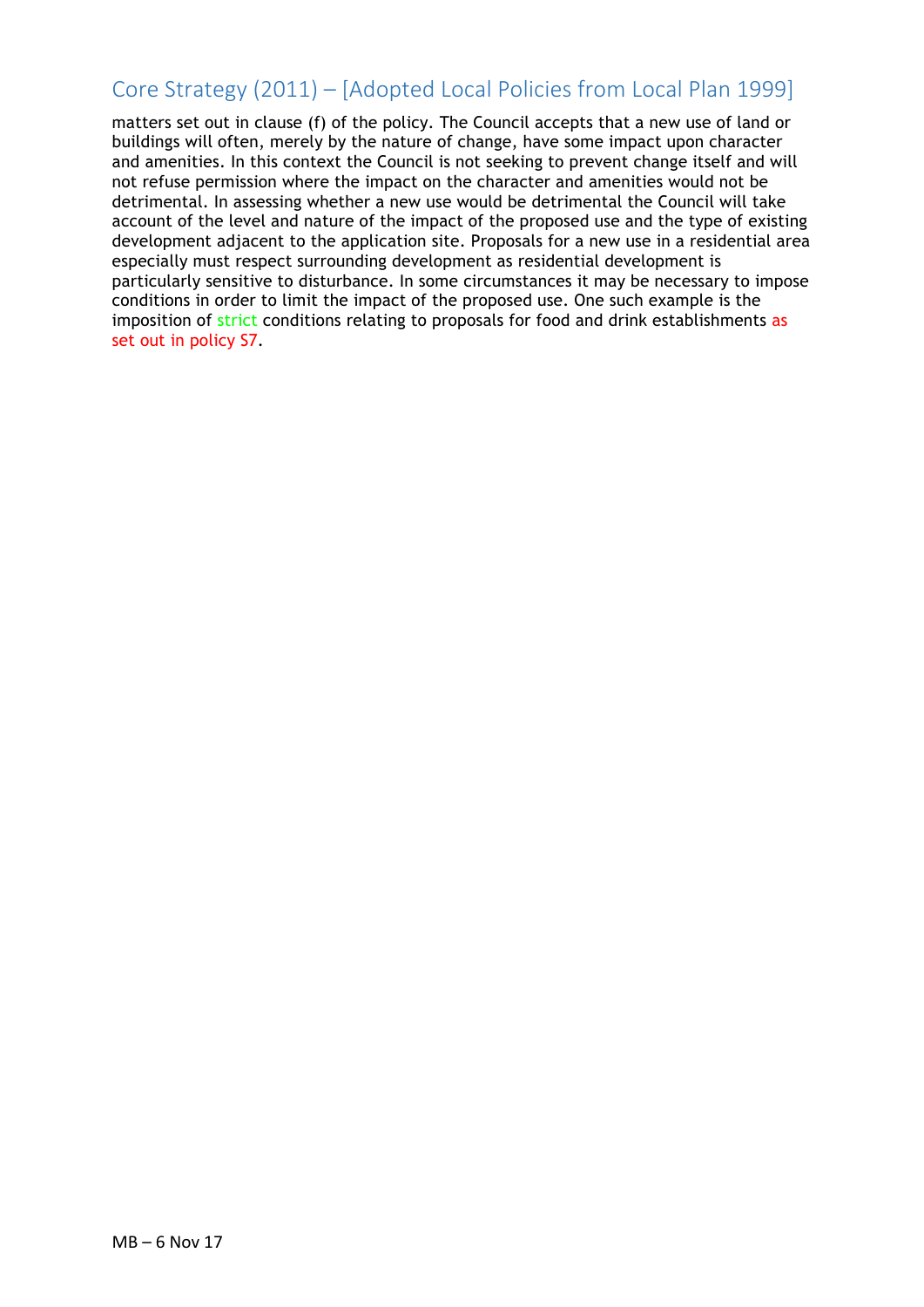### **POLICY EP5 - SUNLIGHT AND DAYLIGHT**

**Development will only be permitted where its design and layout:-**

**(a) would provide for adequate daylight, and where possible sunlight, to reach into spaces around and between buildings and other physical features; and** 

**(b) would not result in a significant loss of daylight or sunlight to adjacent buildings or land; and** 

**(c) would comply with all the other policies in this Plan. Particular attention is drawn to policy EP3 (the Use, Design and Layout of Development).** 

#### **Explanation**

6.21 It is important for amenity and public health reasons that land should receive adequate daylight and sunlight, particularly where that land is used or is intended to be used by people. If land does not receive adequate light its intended users may be discouraged from using it. Alternatively the land may still be used but because of inadequate daylight the land and its users become more prone to the possibility of crime. Neither situation is considered to be acceptable. The Council will therefore endeavour to ensure that public and private areas to which the public have easy access receive adequate daylight and, where possible, sunlight. This policy also relates to private land and buildings to which there is no public access.

6.22 One of the ways in which development can have an impact on its surroundings is by causing the loss of daylight or sunlight. Whilst the Council considers that the amount of light penetrating a new building is primarily a matter for the developer and the subsequent user, the effect of the development on the amount of light penetrating adjacent buildings and land is a matter which the Council will consider in assessing any proposal for built development. New development which would result in a significant loss of light to adjacent properties will not be considered acceptable due to the reduction in the level of amenities to the existing properties. Some uses, including residential, are dependent upon adequate daylight and sunlight. Where adequate light is prevented from reaching into existing buildings and land, the amenities of those properties will be unacceptably impaired. At the extreme, a loss of light could prevent buildings or land being put to the use for which they were intended. Loss of light can in some cases have a very significant impact on the amenities or use of adjoining buildings or land. Where this is so the Council will not normally be prepared to grant permission.

6.23 In assessing proposals the Council will take account of the nature of adjoining development and the level of light loss. In considering proposals for development adjacent to residential development, for example, account will be taken of the rooms affected and whether the garden area affected is a private sitting-out area. Proposals which would not affect habitable rooms will not be considered as detrimental to amenity as those which would affect primary windows to habitable rooms.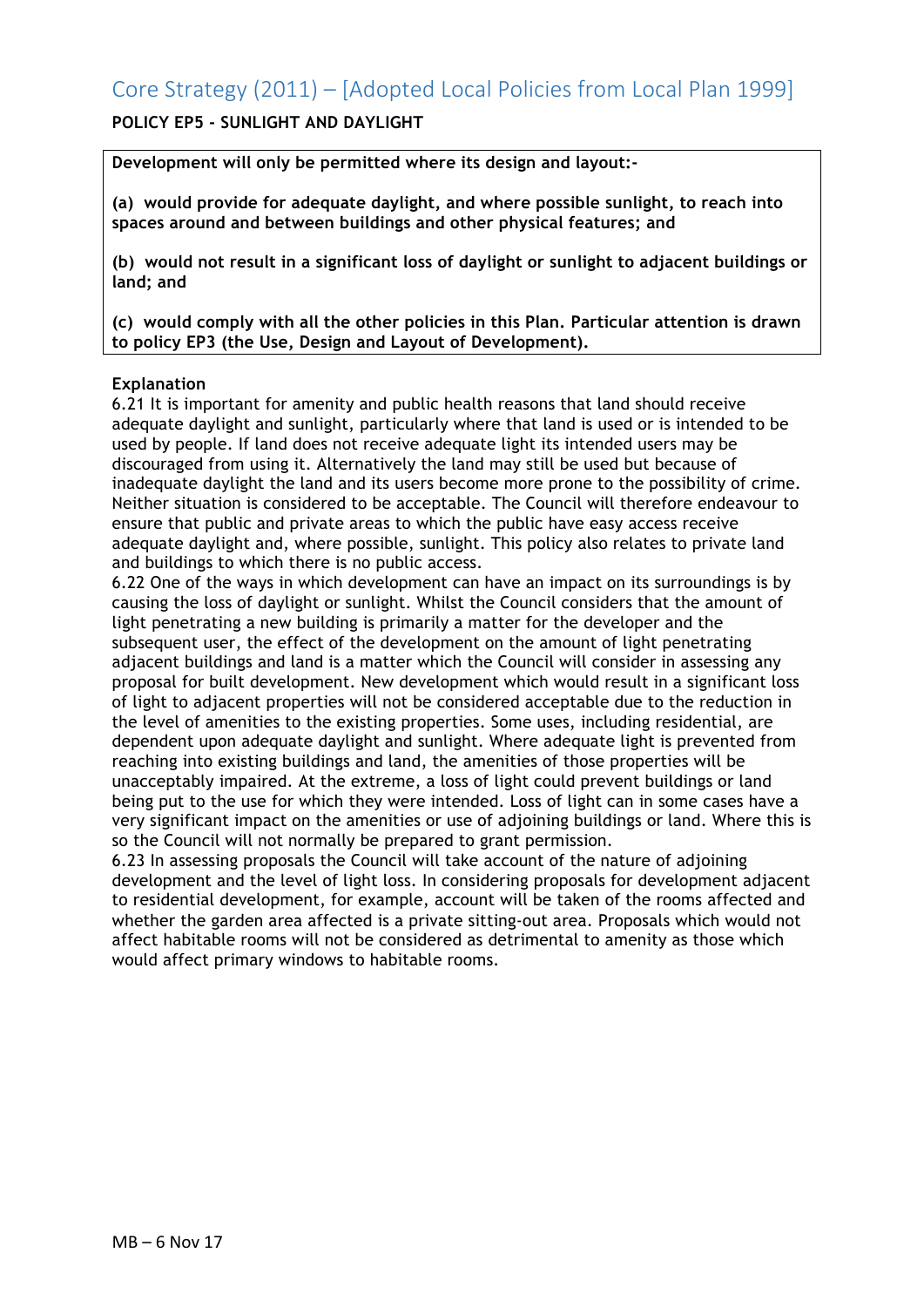#### **POLICY H9 - RESIDENTIAL LAYOUT & DESIGN**

**Proposals involving the development of land for residential purposes will only be permitted where:-**

**(a) the proposal would be compatible with the character of the surrounding area in terms of density, layout, design, height, scale, form and materials. Development adjacent to the areas defined in Policy H10 (Residential Areas of Exceptional Character) should be sympathetic to the character of these areas. In assessing whether proposals are compatible the Council will have particular regard to the size and shape of the site and its physical characteristics; and** 

**(b) the proposal would not adversely affect the character or amenities of nearby properties or the locality in general, for example through overdominance, obtrusiveness, loss of important trees or important groups of trees, loss of privacy or loss of daylight, and the proposal would be in accordance with policy EP3 (Use, Design and Layout of Development); and** 

**(c) the proposal includes provision for conveniently located, usable amenity space; and** 

**(d) satisfactory access would be available for emergency vehicles and for refuse collection; and** 

**(e) the proposal would comply with all the other relevant policies in this Plan. Particular attention is drawn to policies H10 (Residential Areas of Exceptional Character), EP4 (Landscaping), R4 (Public Open Space Provision), GB2 (Re-use of Buildings in the Green Belt), GB3 (Residential Infilling in Green Belt Settlements), GB11 (Rebuilding of Dwellings in the Green Belt), GB12 (Development Adjacent to Settlement Boundaries), TR5 (Accesses, Highway Works and Traffic Generation) and TR7 (Parking Provision).** 

**The Council will not grant permission for proposals which do not make as full and effective use of land as would be possible whilst remaining consistent with all other policies in this Plan. Permission will not be granted for proposals which sterilise adjacent land or which reduce its availability or suitability for future development.** 

#### **Explanation**

8.39 The Council will, through the implementation of this policy, continue to encourage development which is compatible with the character and amenities of the surrounding area and which contributes overall to the visual and environmental qualities of South Bucks. The policy will apply throughout the District to all residential development. There are some areas which have a very special character but which do not meet the stringent criteria for designation as a Residential Area of Exceptional Character. In such areas the policy will be applied to ensure that their special character is not lost or destroyed.

8.40 Proposals for new residential development, whether in the form of a single dwelling or a larger development, should safeguard and where possible enhance the character of the surrounding area. New development should respect the general density of development in the locality of the application site, as well as being appropriate in terms of layout, siting, design, height, building form and scale. The policy does not seek to prevent development at higher densities where this would not be out of character with the locality.

In certain cases, for example, a development of flats may relate satisfactorily to surrounding residential development at a lower density. Sharp contrasts in density, design, layout, siting, height, building form, scale or elevational detail will often harm the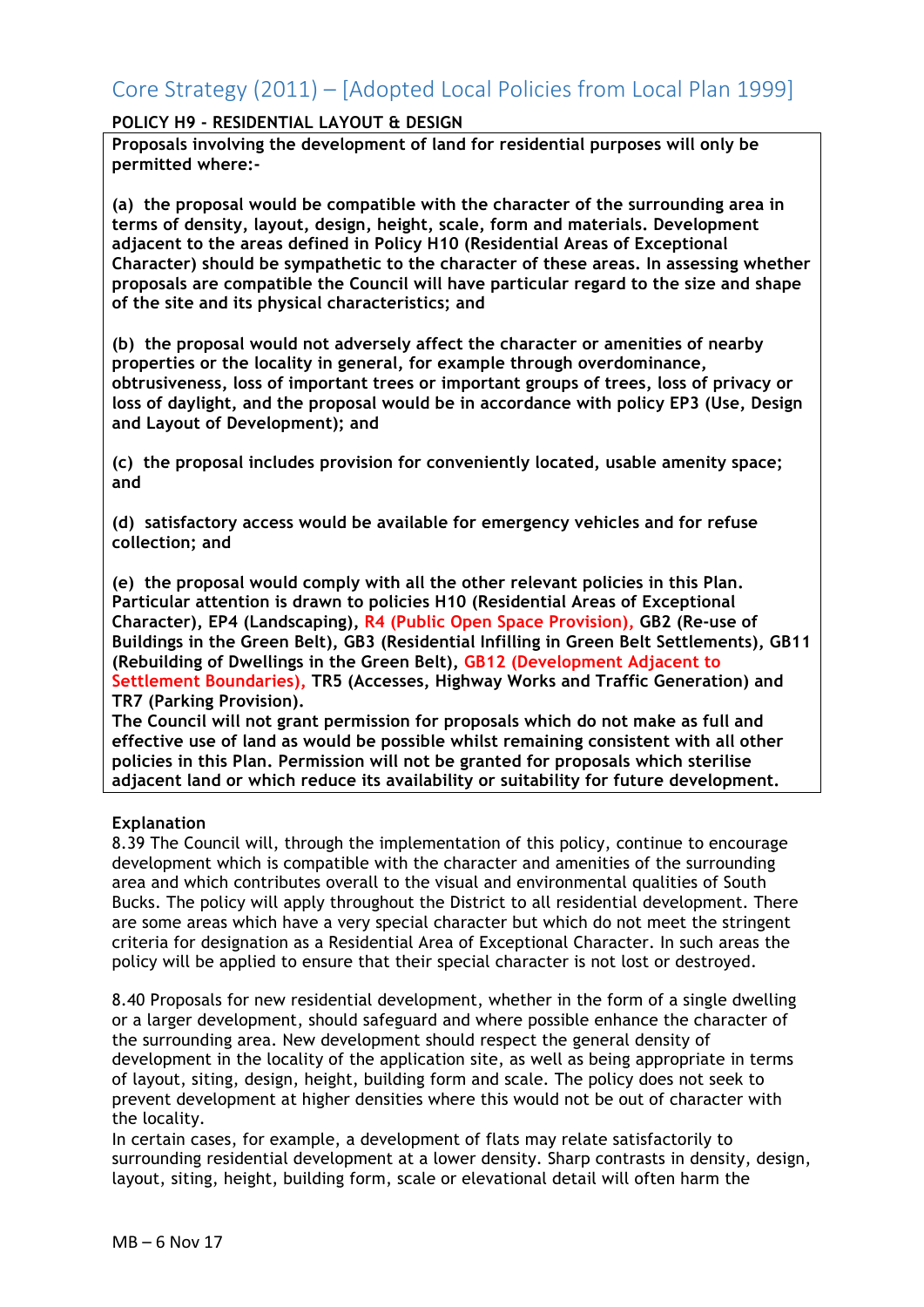character and amenities of a locality and where this is so such proposals will be contrary to the policy. The Council particularly wishes to ensure that such constrasts are avoided when proposed development adjoins a Residential Area of Exceptional Character as defined in Policy H10. Therefore, whilst not subject to the controls in Policy H10, development adjoining those areas should relate sympathetically to them.

8.41 New development should satisfactorily relate to existing development, ensuring appropriate standards of residential amenity for the occupiers of both existing and proposed dwellings. Backland or tandem development can sometimes give rise to unacceptable relationships between existing and proposed dwellings, and often results in disturbance through the creation of a new access drive alongside existing development. The Council will resist such proposals where an unacceptable relationship between existing and proposed development would arise. Similarly the Council would wish to safeguard against proposals which would result in a loss of amenity affecting neighbouring properties by reason of loss of privacy or the overdominance of new buildings or means of enclosure.

8.42 All residential developments should include amenity space for residents that is attractive, usable, conveniently located in relation to the dwelling itself and of an appropriate size. The best amenity is provided when dwellings have their own individual private gardens, however, it is accepted that in the case of flats communal provision may be necessary. The site and characteristics of external space and ancillary facilities should reflect the type and level of use to which the space is likely to be put.

8.43 It is not intended to stifle imaginative or innovative design through the application of rigid rules. It may not always be appropriate for example for the design of a new building to imitate the elevational features of existing buildings. Where such an approach would produce unsatisfactory results, a contrast in siting, materials or design may be preferable.

8.44 The amount of land available for housing development in the District is very limited. Accordingly, it is important that full and effective use of land is made, whilst at the same time ensuring that development complies with the other policies in the Plan and does not result in an overdevelopment of a site to the detriment of the character or amenities of nearby properties or the locality in general. The policy seeks to ensure that development is sustainable. Full and effective use of land must be made because land is a very scarce resource and because development in any other form would not be sustainable.

8.45 This policy seeks to protect both the amenities of existing development and the local environment generally by ensuring that new development relates satisfactorily to surrounding properties and the character of the area.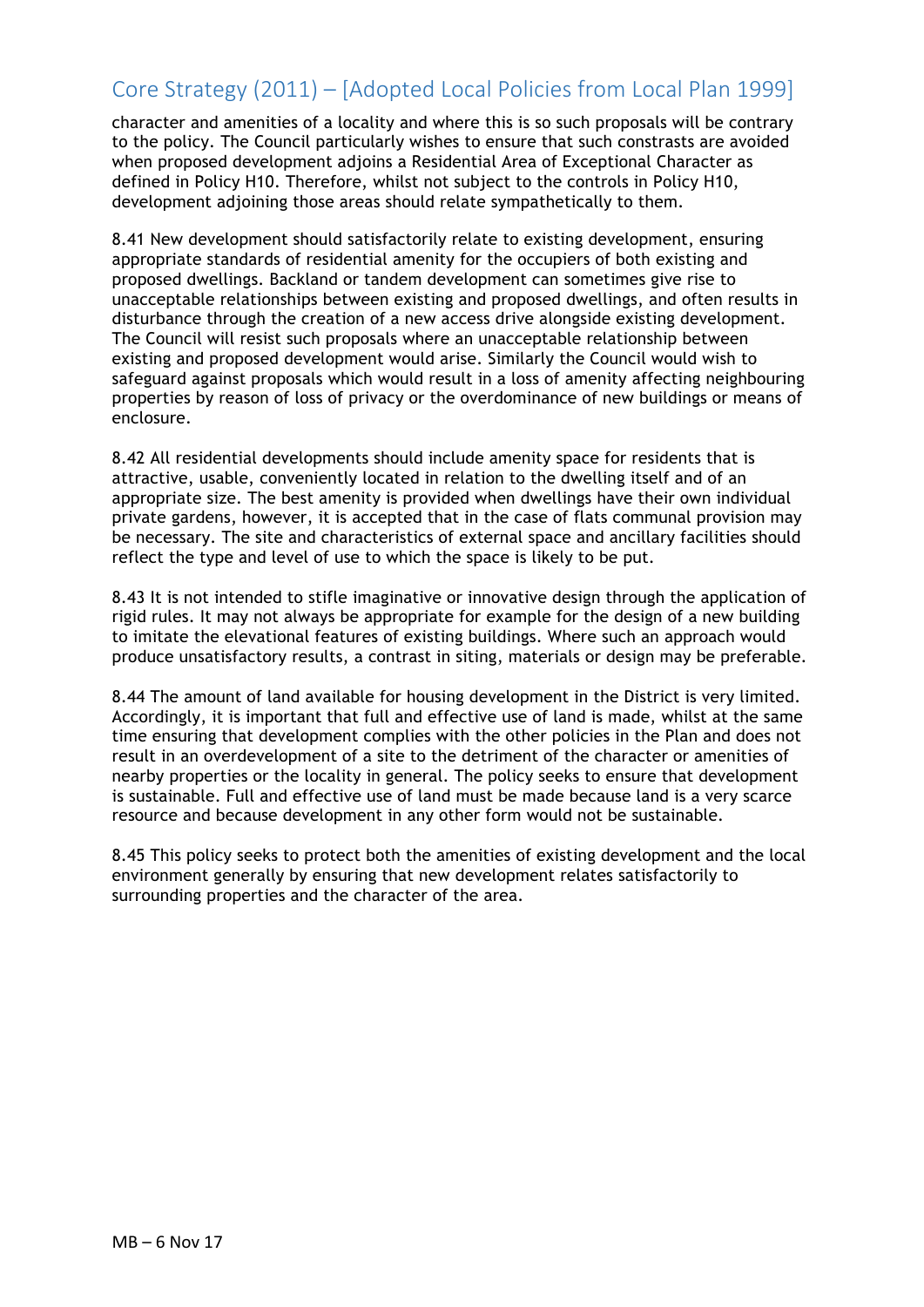### **POLICY H10 - RESIDENTIAL AREAS OF EXCEPTIONAL CHARACTER**

**Residential Areas of Exceptional Character are defined on the proposals map. Within any of these areas proposals for residential development including house extensions and ancillary buildings which would have an adverse effect on their exceptional character will not be permitted. In particular the Council will not normally permit proposals involving the development of sites which do not reflect the prevailing density of the area, the conversion of single dwellings into flats or the introduction of backland development. In assessing proposals the District Council will have particular regard to the following factors:-**

**(a) the plot of any proposed dwelling should be larger or similar in shape and size to that of the majority of others in the area of exceptional character; and** 

**(b) the plot frontage of any proposed dwelling should be larger or similar in width to that of the majority of others in the area of exceptional character; and** 

**(c) the siting of any proposed dwelling, extension or ancillary building should be consistent with the spacing and layout of dwellings in the vicinity of the application site in the area of exceptional character; and** 

**(d) the majority of important features which are characteristic of the site or the street scene should be retained, such features include for example trees, shrubs, hedges, walls, verges, lack of kerbs and footways; and** 

**(e) the design of each proposed dwelling extension or ancillary building should be of a high standard and compatible with the character and size of existing development in the vicinity of the application site; and** 

**(f) the proposal would comply with all the other polices in this Plan. Particular attention is drawn to polices H9 (Residential Layout and Design), TR5 (Accesses,Highway Works and Traffic Generation) and EP3 (Use, Design and Layout of Development).** 

#### **Explanation**

8.46 Over the last 40 years, the effect of Green Belt policy has been to constrain the supply of land for housing. The result of this has been that most new dwelling provision has taken place within the settlements excluded from the Green Belt, through infill and redevelopment of existing sites. The cumulative effect of this has been a gradual and progressive change in the character and amenity of many parts of the excluded settlements. The Council is concerned to ensure that whilst the housing requirement from the Structure Plan is met, that the cumulative effects in residential areas of new housing provision by redevelopment, infilling, backland development and conversion does not cause serious harm to the character and amenities of those residential areas.

8.47 Policy H9 (Residential Layout and Design) provides the framework for guiding and controlling the design and layout of residential development throughout the District. However, there are residential areas which have an exceptional character and which merit especially sensitive planning control. Indeed PPG3 recognises that it may be necessary to develop policies to secure the protection of older established residential areas which have an exceptional character. In line with government policy and to safeguard against a loss of this exceptional character, policy H10 provides a clear and strong framework for the consideration of proposals in these areas of exceptional character. The Council has